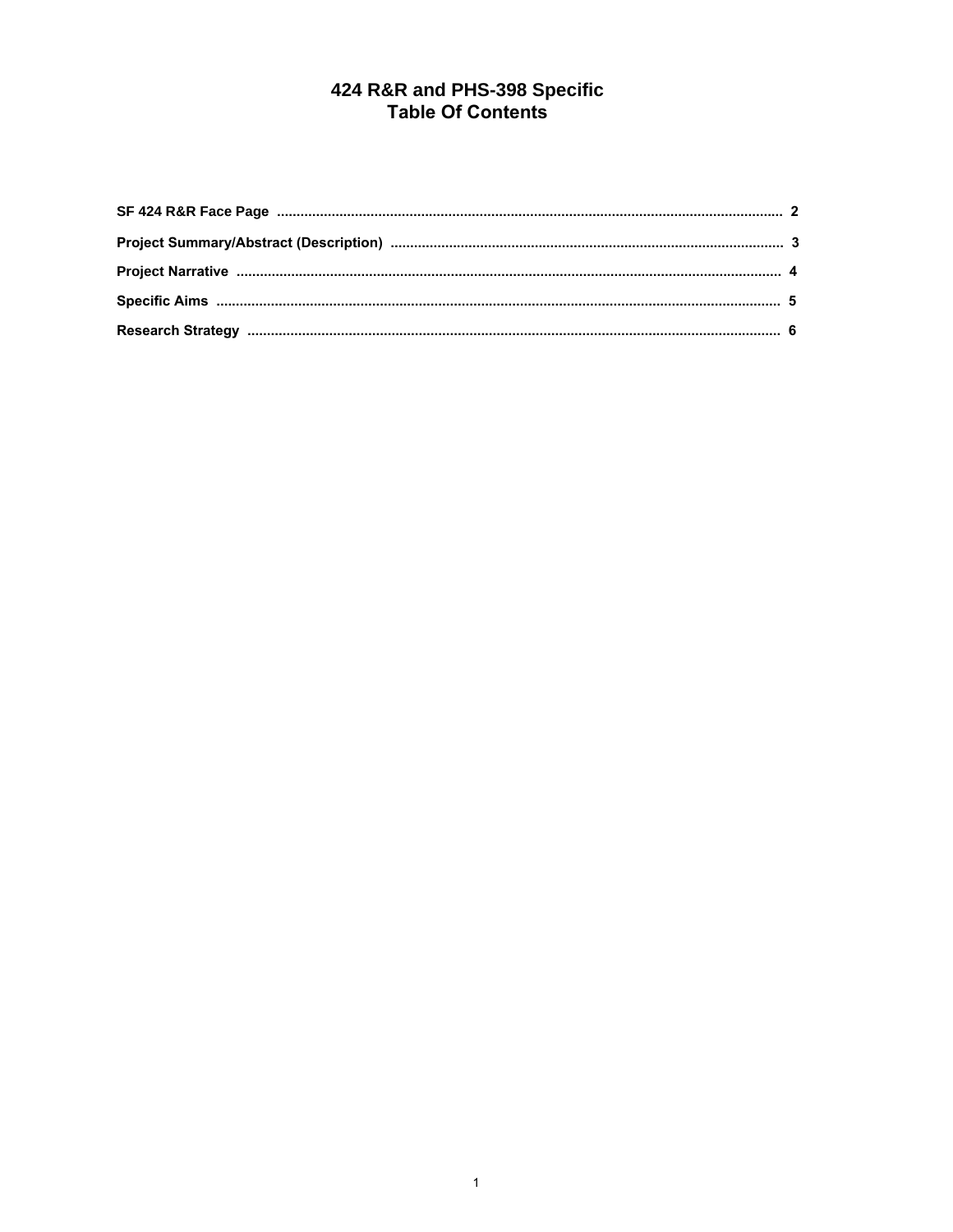<span id="page-1-0"></span>

| PI: WEINER, BRYAN Jeffrey | Title: Increasing Colorectal Cancer Screening Rates in Community Health Centers |  |  |
|---------------------------|---------------------------------------------------------------------------------|--|--|
|                           | FOA: PAR10-040                                                                  |  |  |
|                           | FOA Title: DISSEMINATION AND IMPLEMENTATION RESEARCH IN HEALTH                  |  |  |
|                           | (R21)                                                                           |  |  |
| 1 R21 CA161657-01         |                                                                                 |  |  |
|                           | Organization: UNIV OF NORTH CAROLINA CHAPEL HILL                                |  |  |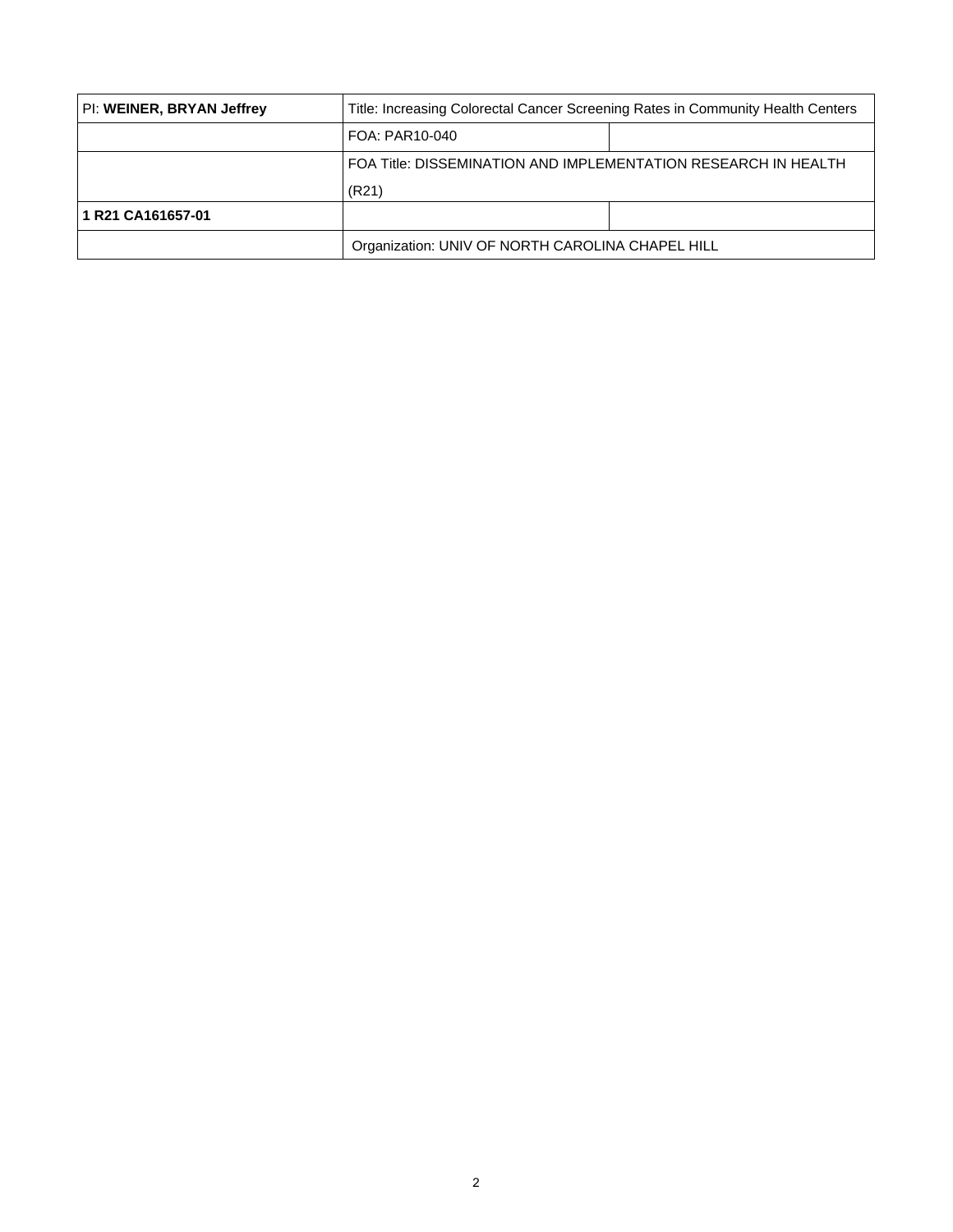## <span id="page-2-0"></span>**Project Summary**

Community health centers (CHCs) do not have the office systems in place to ensure that *every* eligible patient is offered colorectal cancer (CRC) screening. CHCs need evidence-based approaches to implementing officesystem changes that take into account the substantial resource, staffing, and time constraints they face. Until this need is met, screening rates will likely remain low, putting thousands of minority, low-income, and uninsured patients at unnecessary risk. The *long-term goal* is to improve CRC screening rates in CHCs and in doing so, reduce cancer health disparities. The *objective of this R21 application* is to test the feasibility of an evidence-informed implementation strategy that combines an office-systems toolkit and outreach education. The *rationale* for the project, supported by preliminary data, is that CHCs want to increase CRC screening rates, but need evidence-based tools that—with training and technical assistance—they can implement and maintain more efficiently and effectively. Although the proposed implementation strategy is evidence-informed and promising, it is novel in the CHC setting and needs to be feasibility-tested in this challenging organizational context prior to larger-scale evaluation. This research study will pursue three *specific aims*: (1) assess the extent of implementation of office-system changes that promote CRC screening, using the CRC toolkit and outreach specialist; (2) estimate the costs of implementing and maintaining office-system changes, using the CRC toolkit and outreach specialist; (3) conduct a limited test of the office-system changes implemented, using the CRC toolkit and outreach specialist. For the first aim, interviews and surveys informed by a conceptual model of innovation implementation will be used to examine the number and type of office-system tools that CHCs implement, the amount and type of outreach support provided, and organizational factors predictive of implementation effectiveness. For the second aim, process maps, activity logs, and unit prices will be used to estimate the cost of implementing changes to the CRC screening process and calculate net benefit by comparing the costs and revenues of CRC screening processes pre- and post-implementation. For the third aim, changes in documented physician recommendation for screening and completed screenings will be assessed through chart audits pre- and post-implementation. This project is *innovative* in that it attempts to shift the current paradigm for making systems-based changes in CHCs from the quality improvement collaborative approach to one that promises greater feasibility given CHCs' resource constraints. *The proposed research is significant* because of its potential to improve public health by increasing CRC screening rates in minority, low income and insured populations and its contribution to scientific knowledge about how the officesystems approach works.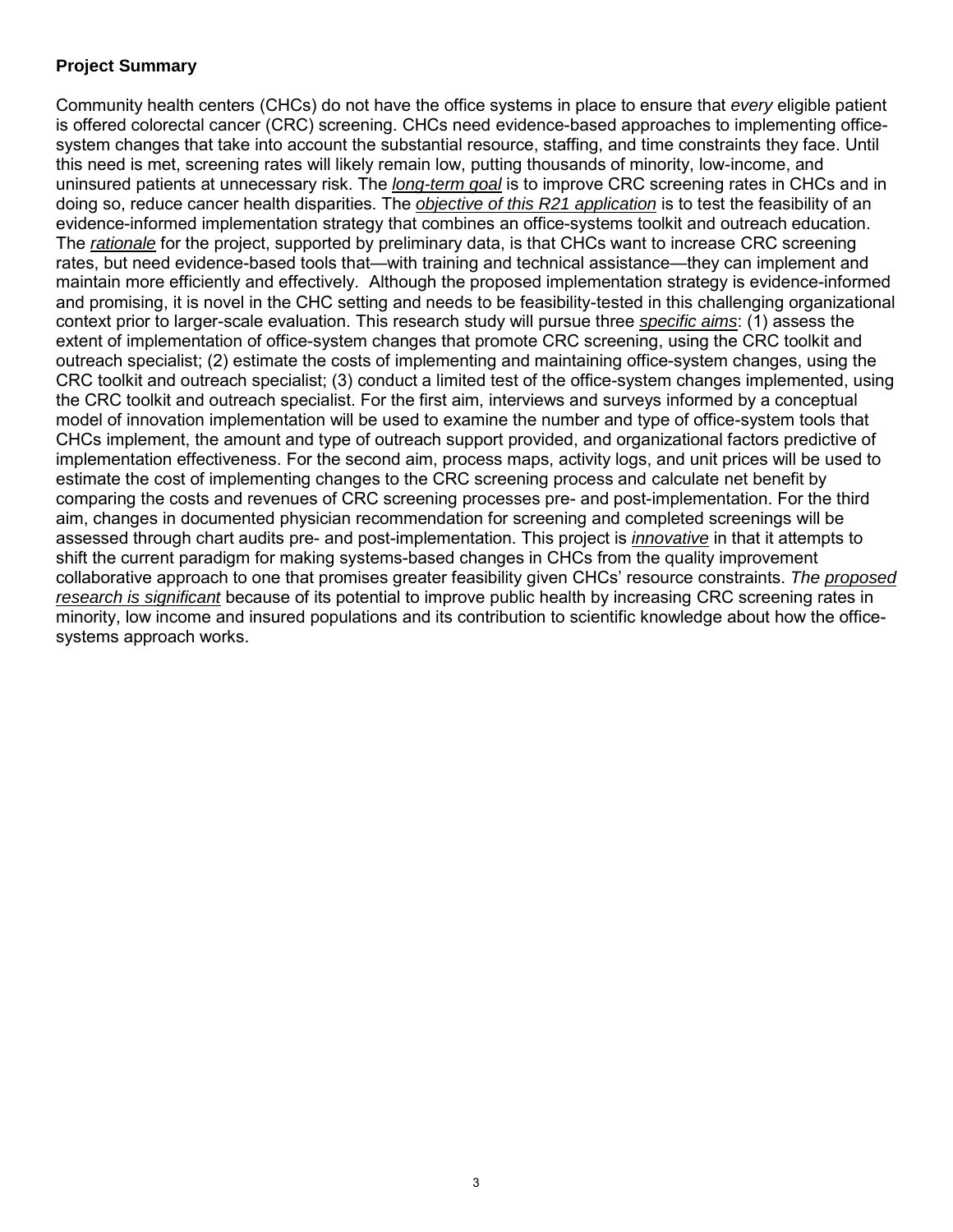## <span id="page-3-0"></span>**Project Narrative**

The proposed project is *relevant to public health* because an effective strategy for implementing office-system changes that uses fewer resources and achieves higher screening rates than current systems-based approaches could lead to the prevention or early detection of thousands of colorectal cancer cases annually among minority, low-income, and uninsured patients. Thus, the proposed research is *relevant to the part of the NCI's mission* to conduct and fund research that improves early detection and diagnosis and reduces cancer disparities.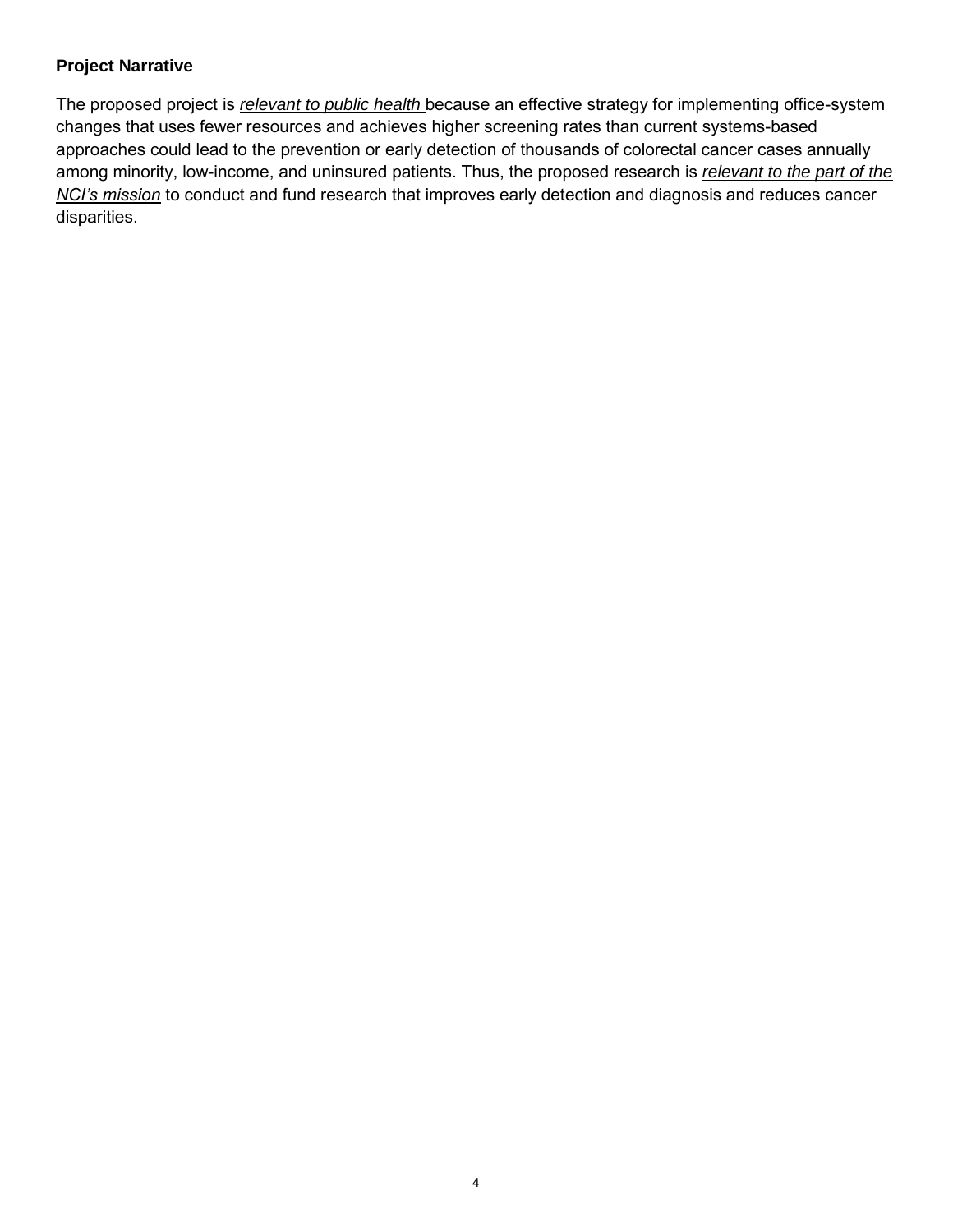#### <span id="page-4-0"></span>**SPECIFIC AIMS**

Colorectal cancer (CRC) screening is effective in preventing or detecting cancer at an early stage. Yet, the patient populations served by community health centers (CHCs) are screened at lower rates than the general population [1-3]. Poor screening rates in CHCs, in turn, contribute to cancer health disparities for minority, lowincome, and uninsured patients. It is well established that a physician recommendation is an influential factor in a patient's decision to undergo cancer screening [4-6]. Yet, CHCs do not have office systems in place (i.e., organizational policies and processes such as reminder, tracking, and communication systems) to ensure that every eligible patient is offered screening [7]. Quality improvement collaboratives, the prevailing model for implementing systems-based changes to promote cancer screening in CHCs, have produced encouraging results, but participation places heavy demands on CHCs that are chronically overburdened and underresourced. Given the substantial increase in patient volume expected when mandatory insurance provisions take effect, an *urgent need* exists for evidence-based approaches to implementing office-system changes that take into account the resource, staffing, and time constraints that CHCs face. Until this need is met, CRC screening rates will likely remain low in CHCs, putting thousands of people at unnecessary risk for CRC.

Our *long-term goal* is to improve CRC screening rates in CHCs and in doing so, reduce disparities in cancer outcomes. The *objective of this R21 application* is to test the feasibility of an evidence-informed strategy for implementing office-system changes in CHCs that promote CRC screening. The strategy combines an officesystems toolkit (adapted from the National Colorectal Cancer Roundtable [8]) and an outreach specialist to provide training and technical assistance. Our *rationale* for the project, supported by preliminary data, is that CHCs want to increase screening rates, but need simple, evidence-based tools that—with training and technical assistance—they can implement and maintain with the time and resources that they have. The strategy we propose is evidence-informed and promising [7, 9-16], but is novel in this setting and therefore needs to be feasibility tested in this challenging organizational context prior to larger-scale evaluation. Our research team has the necessary breadth of expertise and experience (see *Biographical Sketches*), and has access to at least 4 CHCs with 14 clinic sites that are willing to participate (see *Letters of Support*).

We will test the feasibility of the proposed implementation strategy by pursuing the following *specific aims*:

**Aim 1: Assess the extent of implementation of office-system changes that promote CRC screening, using the CRC toolkit and outreach specialist.** Through key informant interviews and provider surveys, and guided by an organizational model of innovation implementation, we will examine the number and type of office-system tools that CHCs implement, perceived ease or difficulty of implementing office-system tools, amount and type of outreach support provided, perceived quality and usefulness of outreach support, and organizational factors predictive of implementation effectiveness.

**Aim 2: Estimate the costs of implementing and maintaining office-system changes, using the CRC toolkit and outreach specialist.** Using process maps and monthly activity logs**,** we will estimate the cost of implementing changes to the CRC screening process by tracking resources used during the project, and the net benefit of the new system to the CHC by comparing the costs and revenues of the CRC screening processes pre-implementation to the costs and revenues post-implementation.

**Aim 3: Conduct a limited test of the office-system changes implemented, using the CRC toolkit and outreach specialist.** We will measure changes in documented provider recommendation for screening and documented screening results through chart audits at baseline and post-implementation.

This project is *innovative* in that it attempts to shift the current paradigm for making systems-based changes that promote cancer screening in CHCs from the collaborative approach to one that promises greater feasibility given resource constraints of CHCs. Consistent with the purpose of the R21 funding mechanism, the *expected outcomes* of the project will provide a solid basis for a larger-scale trial of the implementation strategy. Results from Aims 1 and 2 will indicate which office-system tools the CHCs were able to implement, how much and what type of support they needed, and how much staff time and resources it took to implement office-system changes using this approach. Aim 3 will generate effect-size estimates to inform the development of a largerscale trial. In addition to advancing implementation science, the project is expected to have a *positive impact* on the health of minority and underserved populations by helping CHCs improve their CRC screening rates.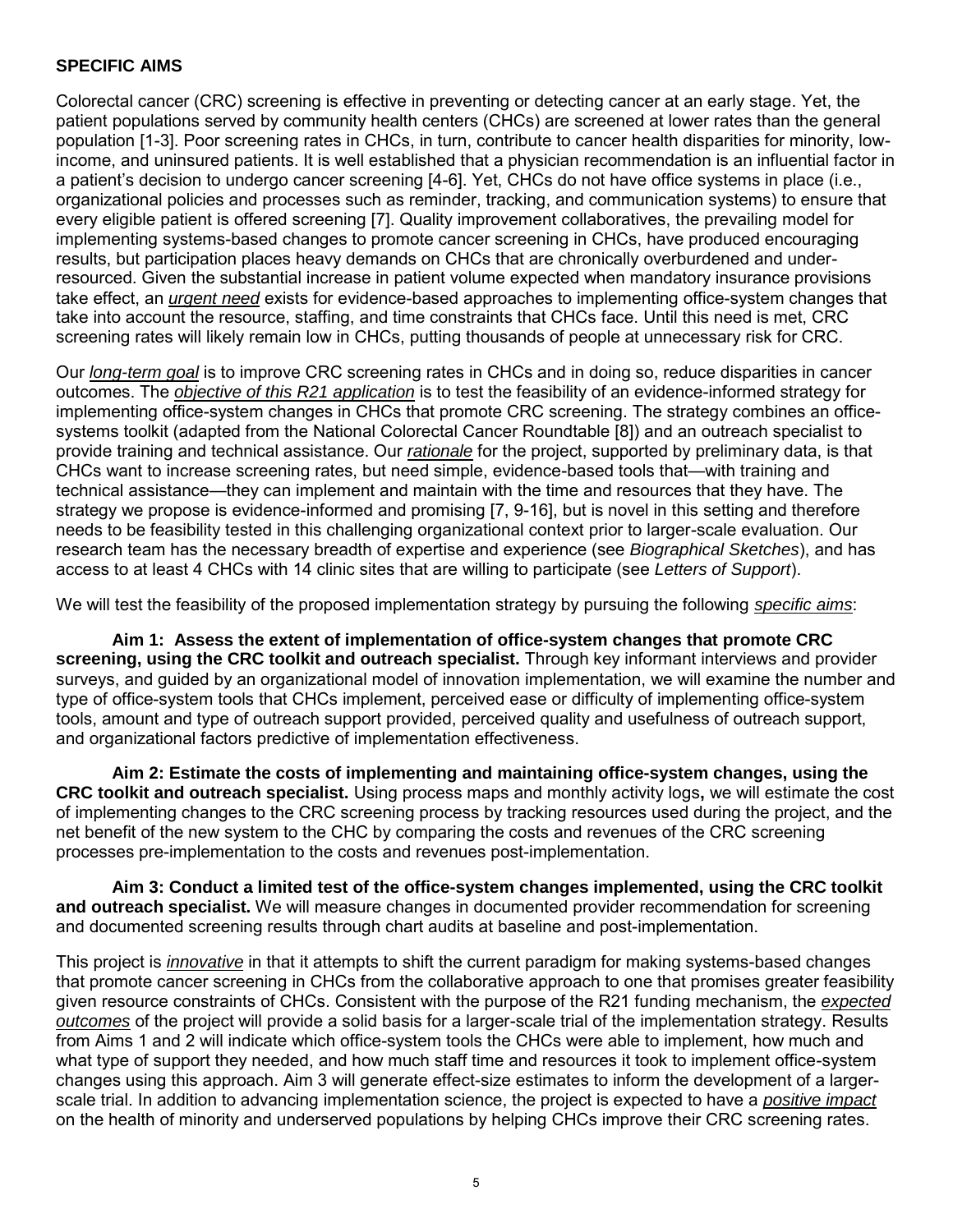## <span id="page-5-0"></span>**RESEARCH STRATEGY**

**1. Significance.** Low screening rates in CHCs represent a lost opportunity to reduce CRC mortality and morbidity among minority, low income, and uninsured Americans. Compared to the US population, patients served by community health centers are more likely to be African American (28% vs. 13%) or Hispanic/Latino (33% vs. 15%), have incomes at or below federal poverty guidelines (70% vs. 13%), and have no insurance (38% vs. 15%) [17]. Yet, studies indicate that CHCs screen less than 10 percent of eligible patients for CRC [1- 2, 16, 18-20]. In the past decade, the most ambitious initiative to improve cancer screening rates in CHCs has been the Health Disparities Cancer Collaborative (HDCC), sponsored by the Health Resources Services Administration (HRSA), the National Cancer Institute (NCI), and others. Using the Breakthrough Series collaborative model [21] and quality improvement methods to make systems-based changes in care provision, 14 of the 16 CHCs in the HDCC increased their CRC screening rates an average of 4% in 12 months [18]. A later initiative involving 4 CHCs in a regional cancer collaborative achieved a 13% increase in CRC screening rates in 15 months [1]. Both initiatives produced encouraging results, but collaborative participation placed a heavy burden on CHCs, requiring an average of 950 hours of staff time per CHC [1, 18]. For many CHCs, the collaborative approach is impractical given the resource, staffing, and time constraints they face.

*The proposed research is significant for its potential to improve public health by increasing CRC screening rates in minority, low income and uninsured populations.* An evidence-based strategy for implementing officesystem changes that uses fewer resources and achieves higher screening rates than the collaborative approach could help CHCs reach the goal of universal CRC screening. Universal CRC screening in CHCs nationwide would prevent or detect early nearly 16,000 CRC cases annually in patient populations that suffer a disproportionate cancer burden. The need for changes in office systems that ensure consistent screening will grow with mandatory health insurance provisions in 2014. CHCs are expected to see a substantial number of new patients [22], many of whom are not up-to-date on screening. The anticipated expansion of preventive health services coverage reinforces the need for an organized (systems) approach to CRC screening.

*The proposed research is also significant for its potential to contribute to scientific knowledge about how the office-systems approach works.* The office-systems approach—which combines the provision of tools, training, and technical assistance to make systemic organizational changes in care processes—has been shown to be feasible, acceptable, and, to varying degrees, effective in increasing cancer screening, depression screening, smoking cessation, and other preventive services in a wide range of primary care practice settings [7, 9-16, 23- 24]. Yet, the intervention remains a "black box." Published reports often omit important details about which tools are implemented by practices [7, 10, 15, 23], what kind of training or assistance they needed [7, 9-10, 13, 15-16, 23], and at what marginal cost [7, 9-11, 13, 15, 23-24]. Moreover, process evaluation data linking variation in outcomes with variation in either the level or type of training and assistance provided or the extent of office-system changes implemented is often missing [7, 10, 15-16, 23]. By examining these issues, our project is expected to add knowledge that could guide the use of this promising strategy in future studies. What is learned could be useful for increasing screening rates for other cancers and in other primary care settings.

**2. Innovation.** The proposed project is innovative in that it seeks to shift current approaches to implementing systems-based changes in CHCs from the quality improvement collaborative model, which requires a large, complex, and expensive national (or at least regional) infrastructure and which poses heavy demands on CHCs, to an approach that holds the promise of being more feasible given CHCs' resource, staffing, and time constraints. The use of the office-systems approach for CRC screening in CHCs is itself rather innovative. It has been tried once before in CHCs [7], but with a low-intensity "train-the-trainer" model rather than the usual ―direct contact‖ model found in other studies [7, 9-11, 13-16, 23] *and proposed here*. Given that study's limited results [7], the "train the trainer" model might have been too low-intensity to meet CHCs' needs. Other innovative aspects of the project include the use of organizational implementation theory to guide feasibility assessment, the inclusion of "standing orders" for high sensitivity fecal occult blood tests (FOBT) or fecal immunochemical tests (FIT) as an office policy in the toolkit, and the focus on implementation costs.

## **3. Approach**

**3.1. Description of the Implementation Strategy.** The implementation strategy that we will test for feasibility combines a toolkit for making office-system changes to support CRC screening and an outreach specialist to provide on-site training and technical assistance. Our CRC toolkit, based on a model developed by the National Colorectal Cancer Roundtable [8], includes simple evidence-based tools to support universal CRC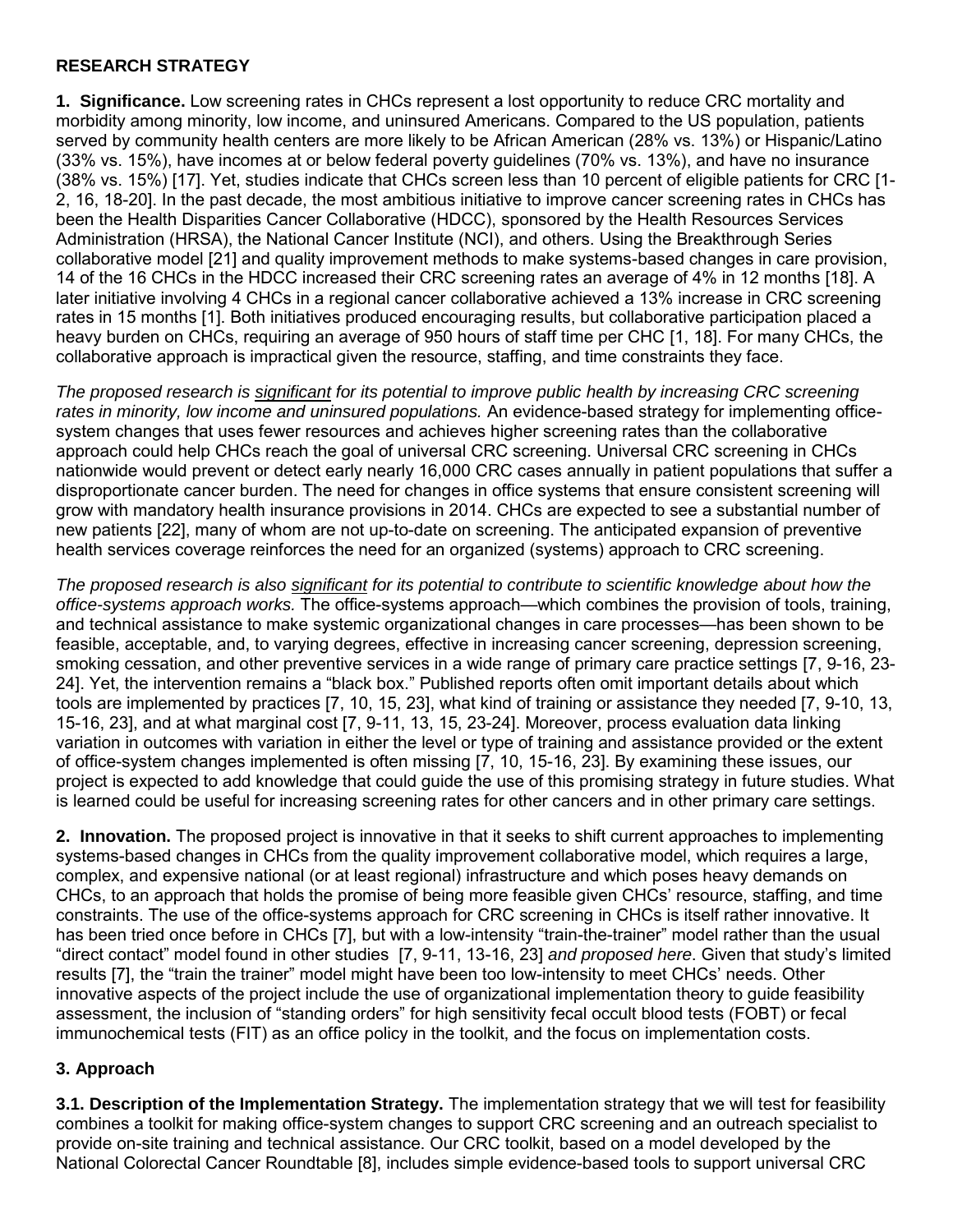screening for every eligible patient based on US Preventive Services Task Force (USPSTF) guidelines [25]. The toolkit identifies 3 mutually reinforcing office-system components: (1) office policies for CRC screening that fit the practice, its patients, and local conditions; (2) reminder systems to cue providers and patients to take action; and (3) communication systems to support shared informed decision-making. These components work together to *create a system* in which CRC screening recommendations and follow-up are consistently and universally applied to all eligible CHC patients (see Figure 1). The toolkit was assembled based on a review of research evidence and includes (1) sample policies, algorithms and flow sheets; (2) chart prompts, tracking logs, and reminder systems; and (3) communication scripts, decision aids, and ideas for redistributing staff roles. The outreach specialist will help practices individualize office-system changes from the toolkit, given that simple distribution of new guidelines is not sufficient to increase adherence. She/he will conduct needs assessments, provide education and training, and offer assistance and feedback during implementation. The

office-system tools and outreach specialist approaches are evidencebased [7, 9-16, 26-28], but have not been combined and feasibility tested for improving CRC screening in CHCs.

**3.2. Preliminary Studies.** Our research team has been working with CHCs to increase CRC screening rates for 4 years. We began with formative research to assess the acceptability of a collaborative model similar to the HDCC. In a June 2006 focus group, CHC providers indicated they would be more receptive to an approach involving on-site assistance than to one involving a collaborative model, which they felt was too burdensome. In response, we changed our strategy to one that combines an office-systems toolkit and an outreach specialist (see *Description of the Implementation Strategy*). Using feedback from 2 more focus groups, we reduced the length of the CRC toolkit developed by the National Colorectal Cancer Roundtable from 116 pages to 30 pages and retained only those tools that were deemed appropriate for CHC settings and populations (see toolkit in the *Appendix*). Because CHCs serve many

## **Figure 1. Office-systems Approach to CRC Screening**



uninsured patients, focus group participants felt that FOBT/FIT was the only feasible approach until colonoscopy becomes affordable for all. Many CHCs have safety net arrangements with local gastroenterologists to perform colonoscopy for patients who have a positive stool test. We have negotiated similar arrangements in other studies involving safety-net health care providers (U01CA114629).

We held a fourth focus group in June 2010 to assess acceptability of the revised CRC toolkit and gather more information about the level and type of outreach support desired. Providers wanted the outreach specialist to become familiar with current cancer screening practices in each clinic so that she/he could help them select, modify, and implement tools that complemented existing systems. Larger clinics wanted their own staff to handle more implementation tasks, while smaller rural clinics wanted to allocate most tasks to the outreach specialist. They advised hiring an outreach specialist with experience in public health clinic settings and electronic medical record (EMR) systems. Focus group participants noted an acute need for tools and technical assistance to improve follow-up on distributed FOBT/FIT kits. There was strong interest in using FIT because of its fewer medication and dietary restrictions and newer tests that only require returning one sample. All endorsed the project and offered to serve as advisors or participants.

**3.3. Conceptual Model.** We use as a guide for this study a simplified version of an organizational model of innovation implementation that we have developed in prior work (see Figure 2)[29-30]. An *innovation* is an idea, technology, or practice that an organization uses for the first time [31-34]. Briefly, our model posits that effective implementation (i.e., consistent, high-quality innovation use) is a function of (a) the policies and practices that an organization employs to support innovation use (i.e., office-system tools), (b) the training and technical assistance the organization receives from the outreach specialist, and (c) the implementation climate that results from these factors (i.e., staff members' shared perceptions that innovation use is expected, supported, and rewarded). Innovation effectiveness (e.g., improved screening rates, costs) depends on effective implementation. Training and technical assistance from the outreach specialist is expected to support the implementation of office-system tools and strengthen the implementation climate by, for example, increasing providers' knowledge and skills and reinforcing the priority of the implementation effort.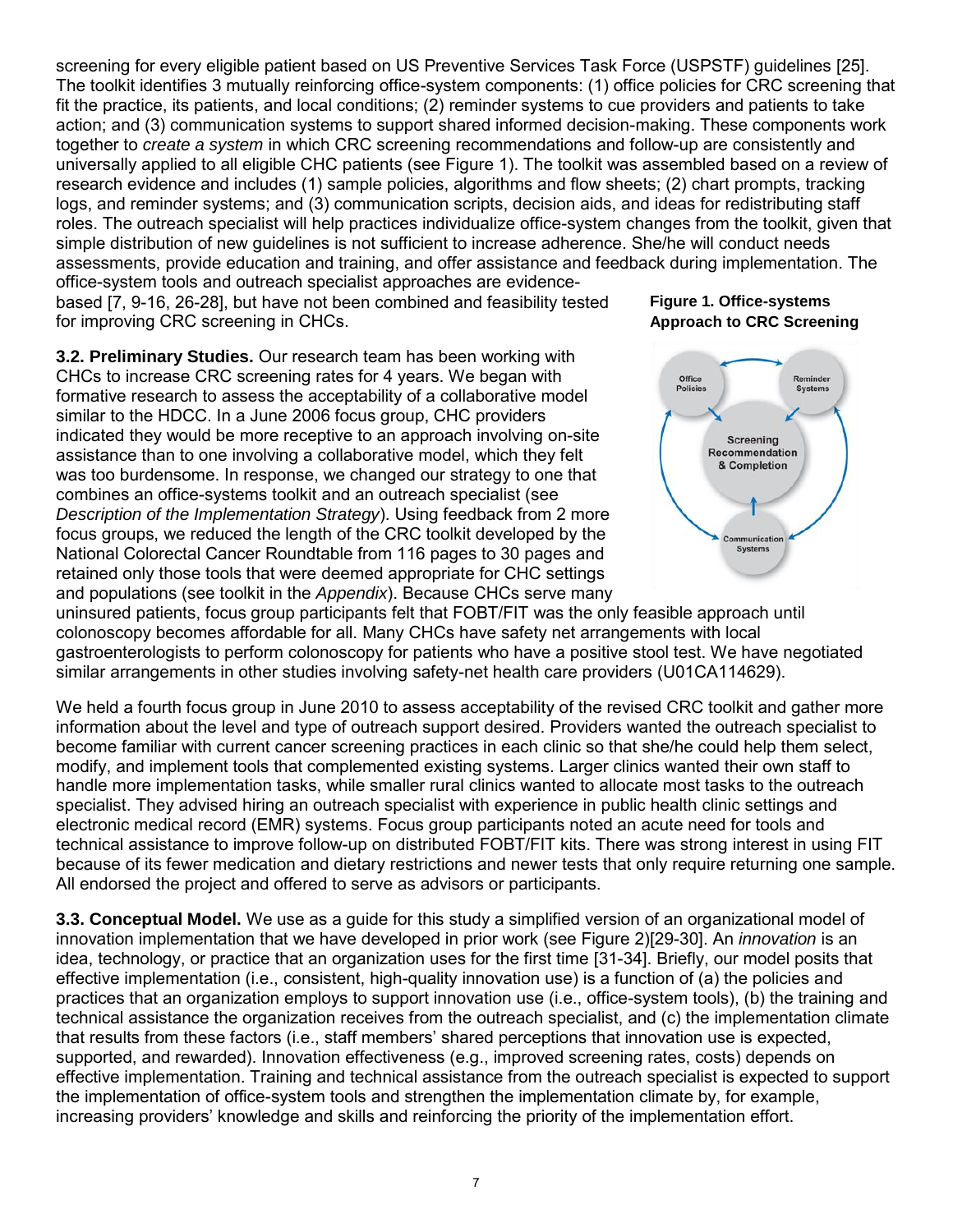# **3.4. Recruitment and Enrollment of Community Health Centers.** North Carolina has 26 CHCs delivering

services in 120 clinic locations to nearly 400,000 patients, 70% of whom live below the federal poverty level, half of whom are uninsured, and 23% (~75,000) of whom are age 50 or older [35]. We will recruit 5 individual CHC clinics with assistance from Marti Wolf, Clinical Programs Director of the North Carolina Community Health Center Association (see *Biographical Sketch*). Ms. Wolf is a

#### **Figure 2. Organizational Model of Innovation Implementation**



trusted source of information and has recruited CHCs for other research projects. Ms. Wolf will present the proposed project during monthly conference calls with CHC leaders, and the research team will follow up with those CEOs and Medical Directors who express interest in participating. We will apply 3 eligibility criteria. First, clinics must be located within a 2-hour driving distance of Morrisville, NC, where the outreach specialist will be housed so she/he can maintain frequent contact with the clinics. Second, clinics must have an EMR system, so that data collection is more efficient. Third, clinics must identify a "project champion" to work with the outreach specialist and serve as the primary contact person for the research team. Twenty clinics meet the first 2 criteria. We will recruit 5 clinics and 1 back-up clinic in case a site drops out during the early phase of the study. Based on feedback from our focus groups, interest in participating is high and we have letters of support from 4 CHCs which have 14 individual clinic sites.

**3.5. Study Procedures.** During the first six months, the PI and research team will meet with the Medical Director, CEO and project champion at each clinic to review participation requirements, discuss project logistics, and assess EMR capabilities. The PI and research team will hire and train an outreach specialist with experience in clinical research, quality improvement, and EMR systems. The outreach specialist will spend two months (Months 6-7) meeting with project champions, observing clinic operations, and conducting needs assessments. The assessment will involve: 1) a practice environment checklist to inventory current officesystem capabilities and CRC screening processes, and 2) semi-structured interviews with clinical and administrative key informants to supplement the checklist data and determine training and technical assistance needs. After the research team analyzes the needs assessment data, the outreach specialist will meet with clinic providers and staff to discuss gaps in the clinic's current CRC screening processes, and present officesystem options from the toolkit.

Starting in Month 8, the outreach specialist will work with the project champion and other staff members in each clinic to select, modify, and implement tools from the three mutually reinforcing toolkit components (i.e., office policies, reminder systems, and communication systems). Each clinic will receive outreach support for ten months (Months 8-17). Based on our experience with an earlier outreach support intervention [36], the amount of time that the outreach specialist will need to spend in each clinic will range from 4 to 6 hours every other week. We will adjust the number, frequency, and duration of outreach visits based on feedback from the outreach specialist and clinic staff. As is common in office-system studies, the purposes of outreach visits will vary over time and across clinics, but will include staff training and re-training, practice audits and feedback, problem identification and brainstorming, and provision of materials and resources. In this project, the CRC toolkit will establish the training content. Performance feedback will be delivered as clinics incorporate CRC screening forms into their EMR system and begin to systematically document screening recommendations and results. New "meaningful use" criteria for EMR should facilitate this effort (M. Wolf, personal communication). The outreach specialist and data analyst will generate reports and create run charts to illustrate providers' progress in completing standing orders for FIT and tracking follow-up rates for CRC screening. The outreach specialist will participate in staff meetings to share performance data, review strategies, discuss barriers, and update educational materials and other resources for CRC screening.

**3.6. Data Collection Methods.** We will assess feasibility using data from several sources (see Table 1).

Checklist. We will use a checklist adapted from prior studies [11, 13] to inventory the office-system tools in place and the CRC screening process in the CHC (e.g., identification, recommendation, screening, follow-up, results reporting, and referral) pre- and post-implementation (Months 6-7 and Months 18-20).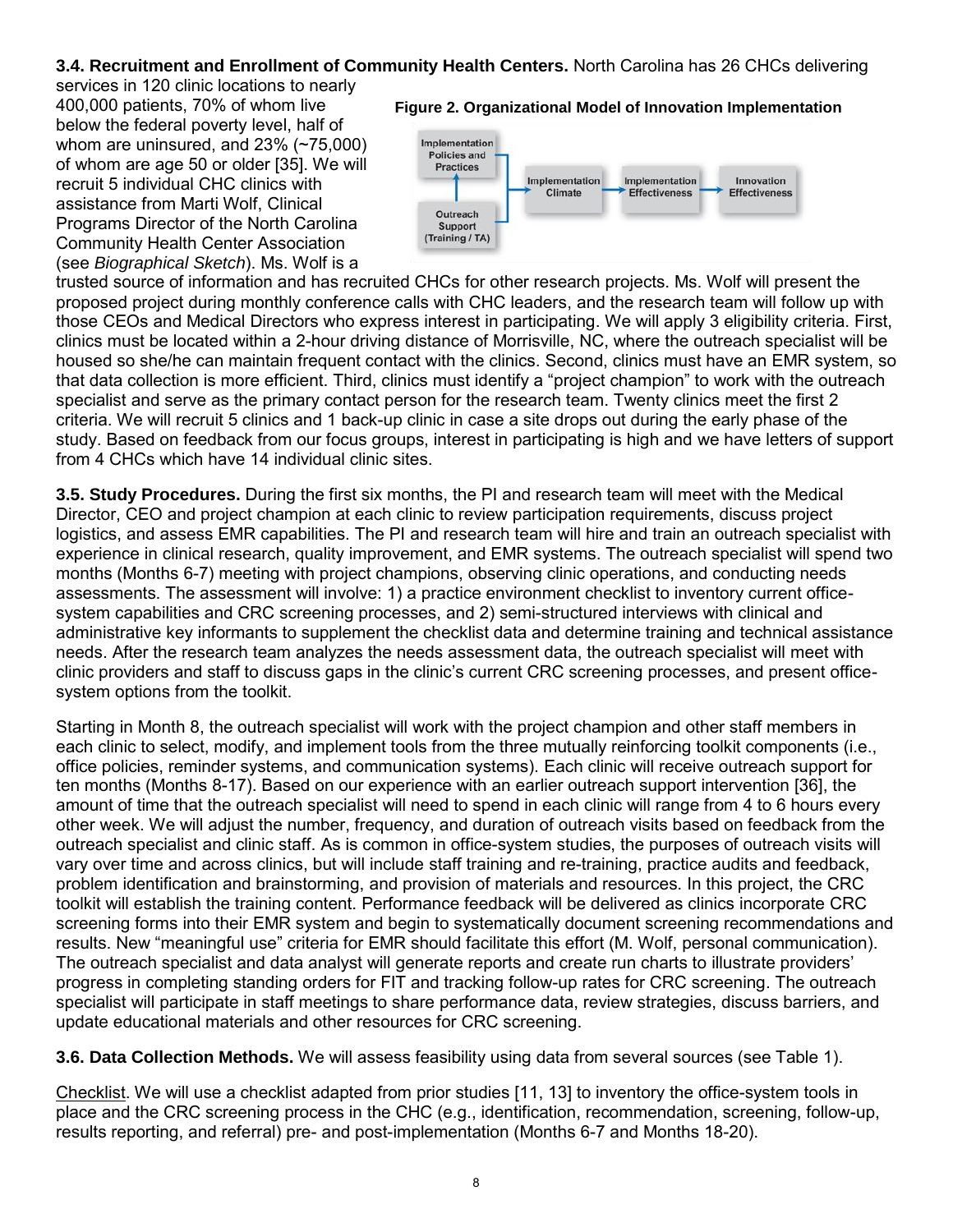Outreach Logs. On a monthly basis during implementation (Months 8-17), the outreach specialist will enter data on the number, frequency, duration, and purpose of each clinic contact into an MS Access database. In each clinic contact, she/he will query the project champion about the amount of staff time (e.g., person hours) and other resources the CHC has expended in support of implementation since the last clinic contact.

| <b>Construct</b>                | <b>Measures</b>                                                    | <b>Source</b>     | <b>Timina</b>                |
|---------------------------------|--------------------------------------------------------------------|-------------------|------------------------------|
| <b>Implementation Policies</b>  | Number and type of office-system tools put into place              | Checklist         | Pre- and Post-implementation |
| and Practices                   | Perceived ease or difficulty of implementing office-system tools   | <b>Interviews</b> | Post-implementation          |
| Outreach Support (Training      | Number, frequency, and duration of outreach contacts               | Outreach logs     | Implementation               |
| and Technical Assistance)       | Contact purpose (e.g., training, practice audit, problem-solving)  | Outreach logs     | Implementation               |
|                                 | Quality of outreach specialist technical assistance                | <b>Interviews</b> | Post-implementation          |
| Implementation Climate          | Implementation climate instrument                                  | Provider survey   | Post-implementation          |
|                                 | Provider intent to continue using office systems for CRC screening | Provider survey   | Post-implementation          |
| Implementation                  | Documented clinician recommendation or standing orders for CRC     | Medical records   | Baseline (T+3) and Post-     |
| <b>Effectiveness</b>            | screening                                                          |                   | implementation               |
|                                 | Frequency and quality of office-system tool use                    | <b>Interviews</b> | Post-implementation          |
| <b>Innovation Effectiveness</b> | Documented results of completed CRC screening                      | Medical records   | Baseline (T+3) and post-     |
|                                 |                                                                    |                   | implementation               |
| Implementation costs            | Resources associated with CRC screening process                    | Checklist         | Pre-and Post implementation  |
|                                 | Resources expended in implementation process                       | Outreach logs     | Implementation               |
|                                 | Unit prices of resources                                           | Market prices     | Post implementation          |

| Table 1. Theoretical Constructs, Measures, Data Sources, and Data Collection Timing |  |  |  |  |
|-------------------------------------------------------------------------------------|--|--|--|--|
|-------------------------------------------------------------------------------------|--|--|--|--|

Provider Survey. We will administer a web-based survey post-implementation (Months 18-20) to obtain data about implementation climate and intent to continue using office systems for CRC screening. The survey sample will consist of 5-10 individuals per clinic ( $N = 25-50$ ). Sample size will vary due to clinic differences in the number of providers and staff. We will develop climate measures from existing surveys [37-39]. We will use evidence-based strategies to increase response rates for our web-based provider surveys such as (1) using short, personalized email communications; (2) offering to share the study results; (3) sending reminders; and (4) giving a deadline [40]. Because implementation climate is an organization-level construct, we will test whether sufficient within-group agreement exists to aggregate individual responses to the clinic level [41-42]. If tests do not justify aggregation, we will examine intra-clinic variability in climate perceptions [41].

Medical Records. We will obtain data on documentation of screening recommendation or standing orders (implementation effectiveness) and results of completed screening tests (innovation effectiveness) through cross-sectional reviews of randomly chosen medical records of eligible patients at baseline (Months 8-9) and post-implementation (Months 18-19). At baseline, we will ask each clinic to generate a list of patients ages 50 to 75 years with at least 1 clinic visit in the past 13 months. We will then select a random sample of records for review from each clinic. To account for variation in clinic size, the number of records selected will be 20 times the number of physicians in the clinic, up to a maximum of 140 records (N=700) in clinics with 7 or more physicians [11]. Our trained research assistant will determine if the patient was eligible at the time of the clinic visit for a CRC screening recommendation (i.e. not up-to-date according to PHS guidelines). If the patient was eligible for a recommendation, she will then record: 1) is there documentation of a recommendation or standing orders? (yes/no), and 2) is there documentation of screening test results? (yes/no). Like other studies, we will use a 3-month grace period to allow patients sufficient time to complete a recommended screening[11,16]. This means the observation period for screening recommendation is 10 months and the observation period for results of completed screening is 13 months. To make the post-implementation observation periods equal to the baseline observation periods, we will count screenings recommended in Months 18-19 as complete if charts show documentation of results through Months 21-22. At least 10% of charts will be reviewed for at least one clinic by a separate member of the UNC research team for quality assurance purposes.

Interviews. We will conduct semi-structured interviews post-implementation (Months 18-20) with 4 to 6 key informants per clinic (N=20-30) including Medical Director, project champion, and 2 to 3 other providers. These interviews will help us obtain data about implementing office-system changes using the CRC toolkit (implementation policies and practices) and about satisfaction with the amount and quality of outreach support provided (outreach support). These qualitative data will supplement the quantitative data collected in the provider survey. Interviews, each lasting about 30 minutes, will be digitally recorded with permission, transcribed verbatim, and coded by two research team members using ATLAS.ti and a codebook based on the conceptual framework (see Figure 2).

**3.7. Feasibility Assessment.** We will assess the feasibility of the proposed implementation strategy using a one-group, pre-post study design. This study design is suitable for exploratory/developmental research (R21)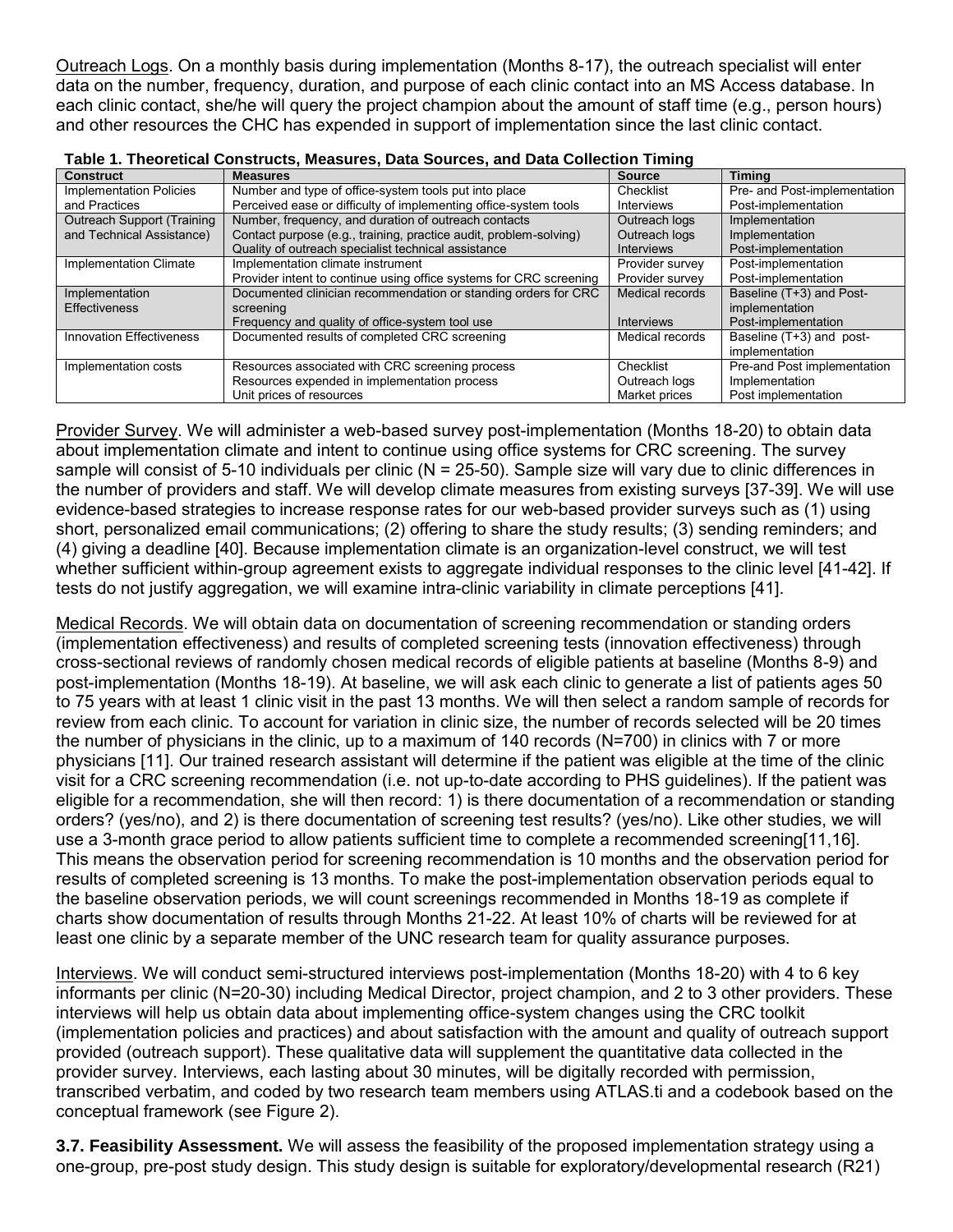and commonly used in feasibility studies [43]. Assigning all CHCs to the "implementation group" maximizes the information yield about which office-system tools they were able to implement; how much and what type of support they needed; the level of resources required to implement office-system changes using this approach; and how variation in office-system changes relates to variation in CRC screening outcomes.

## **3.7.1. Aim 1: Assess the extent of implementation of office-system changes that promote CRC screening, using the CRC toolkit and outreach specialist.**

Purpose*.* The proposed implementation strategy, while evidence-informed, has not been tried in CHCs (see *Innovation*). Before proceeding to a larger-scale test, we need to know: can CHCs implement office-system changes using this approach and, if so, how much and what kind of training and technical assistance do they require? The *objective of this aim* is to answer these feasibility questions [43]. The *working hypothesis* is that with outreach support, CHCs can implement tools from the 3 mutually reinforcing toolkit components (i.e., policies, reminder systems, communication systems) and, in doing so, create a implementation climate that promotes consistent CRC screening recommendation (i.e., effective implementation). We are prepared to examine an alternative hypothesis that partial office-system changes (i.e., omission of one or more mutually reinforcing toolkit components) is sufficient to create a positive climate and promote effective implementation.

Data Analysis. We will use visual plots and non-parametric tests (e.g., Spearman's correlation) to examine the associations between the clinic-level measures of: (1) outreach support and implementation policies and practices; (2) these variables and implementation climate; and (3) implementation climate and implementation effectiveness. We will use qualitative data about perceived ease or difficulty of implementing office-system tools and perceived quality of outreach support to explore in more detail the patterns we observe in the quantitative data. We will use descriptive statistics to examine which office-system tools the CHCs were able to implement and how much and what type of support they needed.

## **3.7.2. Aim 2: Estimate the costs of implementing and maintaining office-system changes that promote CRC screening, using the CRC toolkit and outreach specialist.**

Purpose. Before adopting a new approach or expanding current CRC screening activities, CHCs will want to know the cost of implementing the changes. The *objectives of this aim* are to estimate the resources required to implement changes to current CRC screening processes and estimate the net benefit (or cost) of the new CRC screening approach using a resource-based costing approach. The *working hypotheses* are that: (a) implementation costs will be greater for CHCs with no office systems in place than for those CHCs with some office systems in place (e.g., policies but no reminder systems); (b) there are increasing economies of scale associated with increased screening activities; and (c) net benefit increases with scope of screening activities.

Data Analysis. We will identify the resources associated with each stage of the CRC screening process or implementation activity and apply a unit price to each resource. The net benefit [(ScreeningRevenusPre – ScreeningCostsPre) - (ScreeningRevenuesPost – ScreeningCostsPosts)] of each CHC's CRC screening process will be assessed by comparing the resources associated with CRC screening pre- and postimplementation, and the change in revenues generated from the increased activity. The practices will be provided with the estimate of the additional resources required/saved, the unit prices assigned to each resource and the total estimated cost/savings. The revenue from the additional screening will be the number of individuals screened multiplied by a reimbursement rate (e.g., Medicaid). One-way sensitivity analysis will be performed on key parameters to provide estimates of the costs and benefits (e.g., revenues and number of people screened) to the clinic. The resources associated with implementation will be calculated by comparing the resources required in implementation (e.g., software installation) with those identified in the pre- and postchecklists. One-way sensitivity analysis will examine the robustness of results to changes in key parameters.

## **3.7.3. Aim 3: Conduct a limited test of the office-system changes implemented, using the CRC toolkit and outreach specialist.**

Purpose. Evidence that office-system changes improve CRC screening rates in CHCs is lacking (see *Innovation*). Before proceeding to a larger-scale test, we need to know: does this implementation strategy show promise in increasing CRC screening rates in this organizational setting, and, if so, how much of an effect could we expect to see in a larger study? The *objective of this aim* is to answer these feasibility